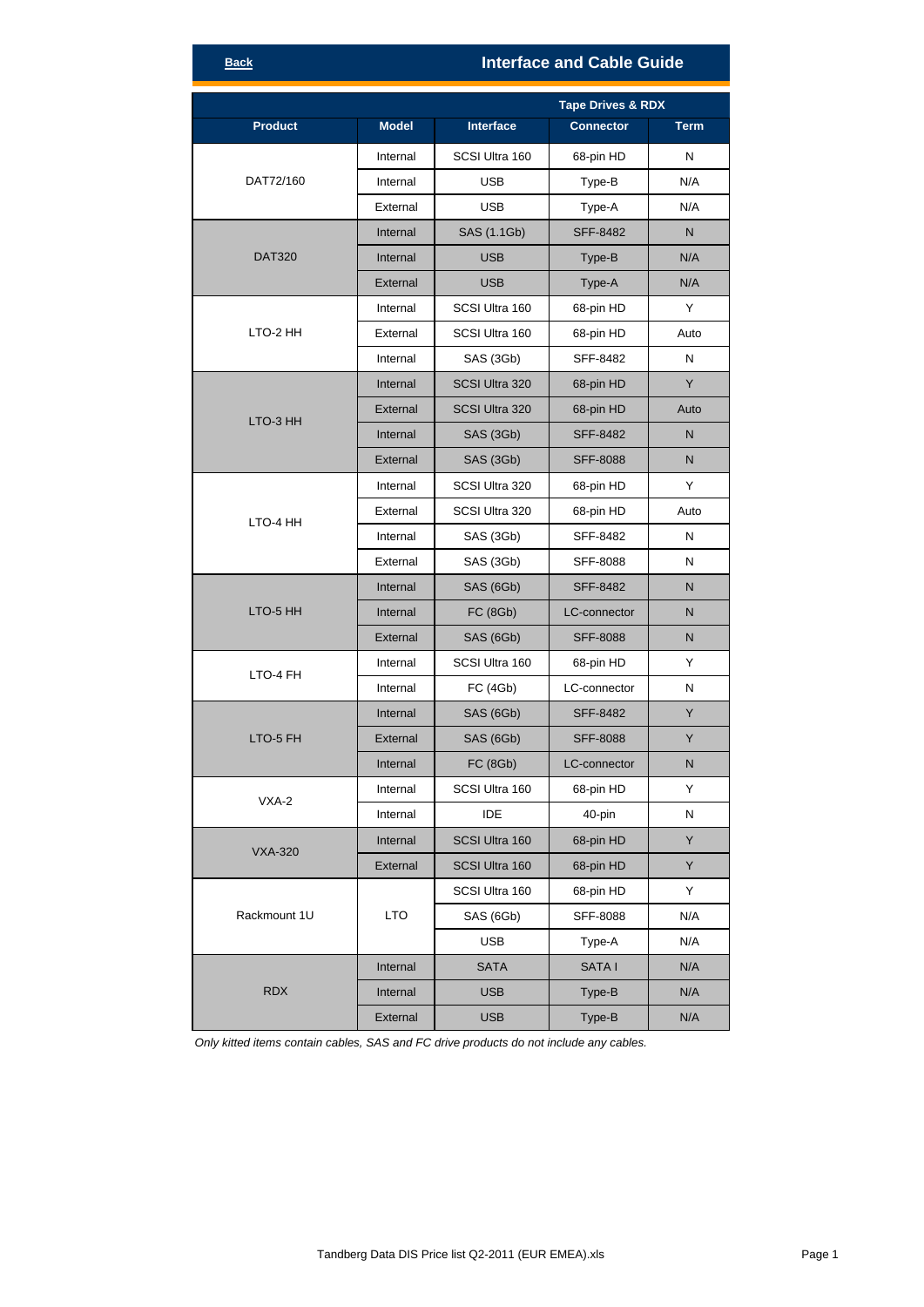|                                                                                                |                | <b>Tape Automation</b> |                     |             |
|------------------------------------------------------------------------------------------------|----------------|------------------------|---------------------|-------------|
| <b>Product</b>                                                                                 | <b>Model</b>   | <b>Interface</b>       | <b>Connector</b>    | <b>Term</b> |
| StorageLoader VXA                                                                              | <b>VXA-320</b> | SCSI Ultra 160         | 68-pin HD           | Y           |
| StorageLoader LTO                                                                              | LTO-3 HH       | SCSI Ultra 320         | 68-pin HD           | Y           |
|                                                                                                | LTO-4 HH       | SCSI Ultra 320         | 68-pin HD           | Y           |
|                                                                                                |                | SAS (3Gb)              | SFF-8088            | N           |
|                                                                                                | LTO-5 HH       | SAS (6Gb)              | <b>SFF-8088</b>     | Y           |
|                                                                                                |                | <b>FC (8Gb)</b>        | LC-connector        | N           |
| StorageLibrary T24                                                                             | LTO-3 HH       | SCSI Ultra 320         | 68-pin HD           | Y           |
|                                                                                                | LTO-4 FH       | SCSI Ultra 160         | 68-pin HD           | Y           |
|                                                                                                |                | <b>FC (4Gb)</b>        | LC-connector        | N           |
|                                                                                                | LTO-4 HH       | SCSI Ultra 320         | 68-pin HD           | Y           |
|                                                                                                |                | <b>FC (4Gb)</b>        | LC-connector        | N           |
|                                                                                                |                | <b>SAS</b>             | <b>SFF-8088</b>     | N           |
|                                                                                                | LTO-5 HH       | SAS (6Gb)              | <b>SFF-8088</b>     | Y           |
|                                                                                                |                | <b>FC (8Gb)</b>        | <b>LC-connector</b> | N           |
| StorageLibrary T40+/<br>StorageLibrary T80+/<br>StorageLibrary T120+/<br>StorageLibrary T160+/ | LTO-4 FH       | SCSI Ultra 160         | 68-pin HD           | Y           |
|                                                                                                |                | <b>FC (4Gb)</b>        | LC-connector        | N           |
|                                                                                                | I TO-4 HH      | SCSI Ultra 320         | 68-pin HD           | Y           |
|                                                                                                |                | <b>FC (4Gb)</b>        | LC-connector        | N           |
|                                                                                                |                | SAS                    | SFF-8088            | N           |
|                                                                                                | LTO-5 HH       | SAS (6Gb)              | SFF-8088            | Y           |
|                                                                                                |                | <b>FC (8Gb)</b>        | LC-connector        | N           |
|                                                                                                | LTO-5 FH       | <b>FC (8Gb)</b>        | LC-connector        | N           |

*\* SAS and FC automation products do not include any cables. The T80+, T120+ & T160+ produc*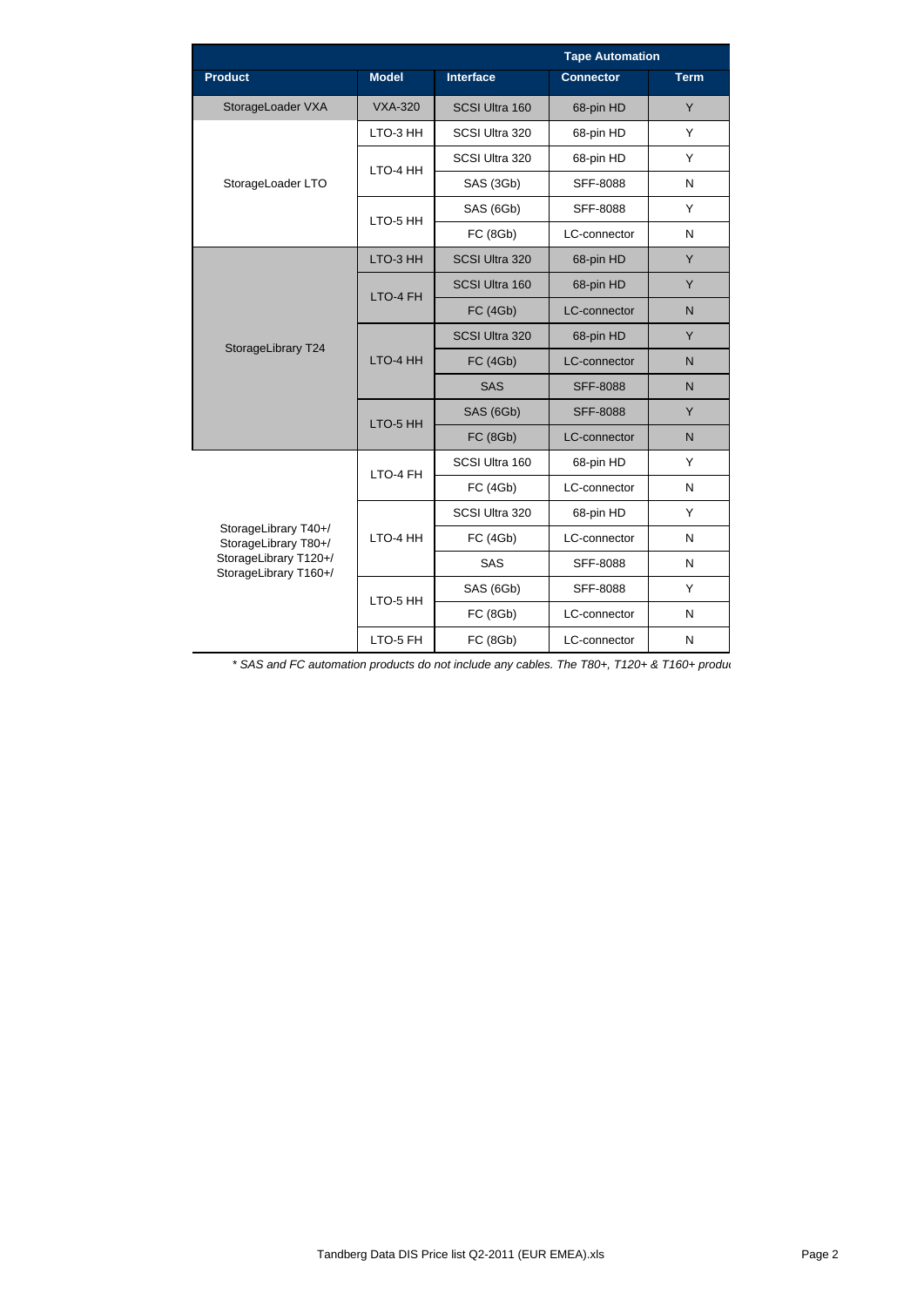| <b>Cables</b>                        |
|--------------------------------------|
|                                      |
| No cable included                    |
| 0.6m Internal USB Type-B/motherboard |
| 1.8M Prefitted USB cables            |
| No cable included                    |
| 0.6m Internal USB Type-B/motherboard |
| 1.8M Prefitted USB cables            |
| 1.0M Int-SCSI-cable HD68/HD68        |
| 2.5M Ext-SCSI-cable HD68/VHD68       |
| No cable included                    |
| 1.0M Int-SCSI-cable HD68/HD68        |
| 2.5M Ext-SCSI-cable HD68/VHD68       |
| No cable included                    |
| No cable included                    |
| 1.0M Int-SCSI-cable HD68/HD68        |
| 2.5M Ext-SCSI-cable HD68/VHD68       |
| No cable included                    |
| No cable included                    |
| No cable included                    |
| No cable included                    |
| No cable included                    |
| 1.0M Int-SCSI-cable HD68/HD68        |
| No cable included                    |
| No cable included                    |
| No cable included                    |
| No cable included                    |
| No cable included                    |
| No cable included                    |
| No cable included                    |
| No cable included                    |
| No cable included                    |
| No cable included                    |
| 2x 1.8M Prefitted USB cables         |
| 0.5Mm 7-pin SATA - 7pin SATA         |
| 0.8M USB Internal 5pin - Type B      |
| 1.8M USB Type A - Type B             |